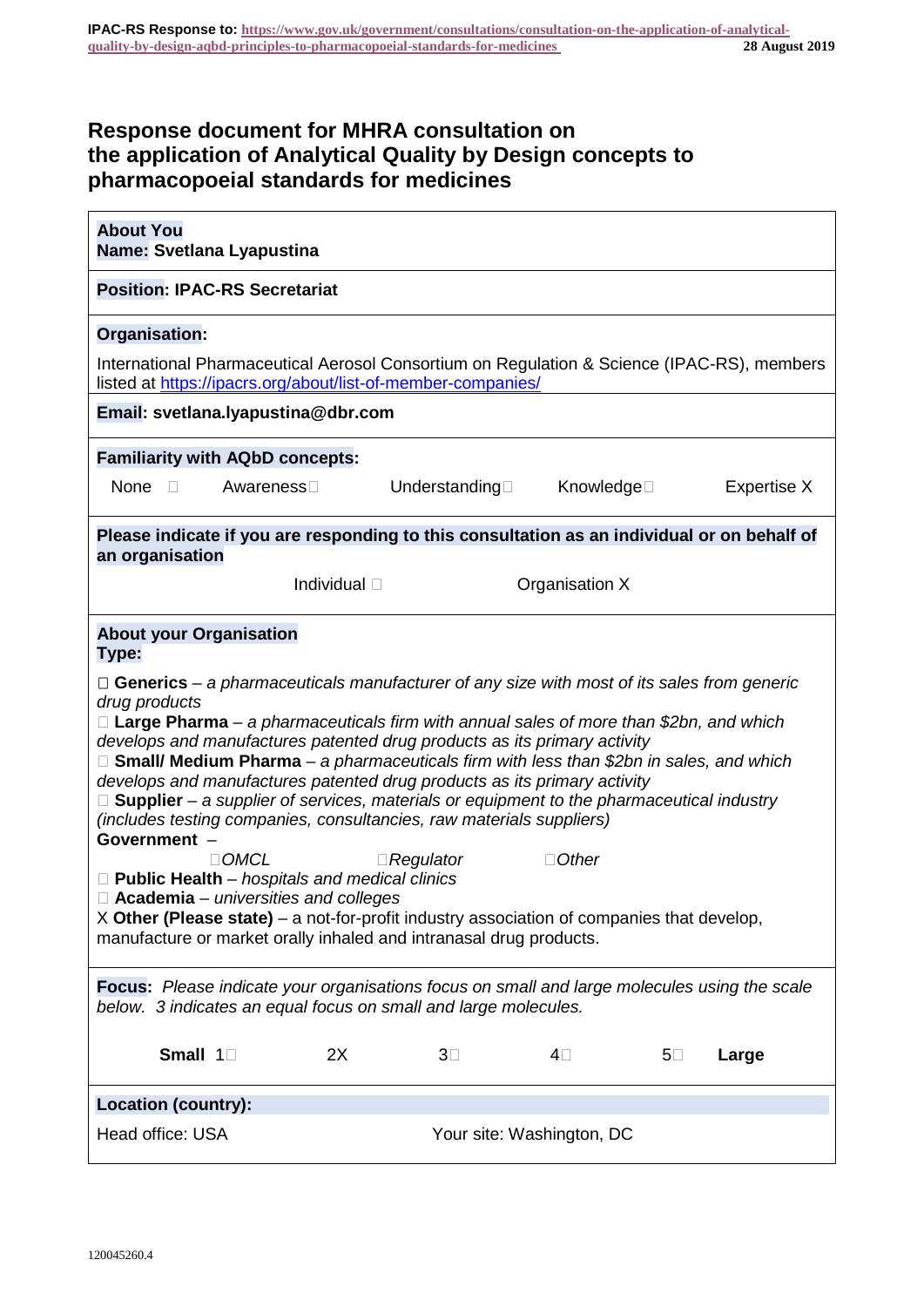# **Organisation Size**

Since IPAC-RS is an association of companies (each of which have different sizes), the "X" below refers to the number of member companies rather than individual persons.

 $1-5$   $\Box$  6-50 X 51-250  $\Box$  250-1000 $\Box$  1001-9999 $\Box$  10,000+  $\Box$ 

# **1. What do you see as the greatest opportunities and challenges affecting the quality of medicines in the next 5 years?**

The development and global implementation of analytical procedures to characterise complex drug products such as orally inhaled and nasal product.

Further globalization of supply chain.

Continued exponential growth of digitalization, automation, machine learning and AI in gathering and assessing information about quality of medicines.

#### **2. How can AQbD concepts ensure methods are fit for purpose and how can they enable innovation? How are AQbD concepts utilised within your organisation?**

AQbD, including associated concepts such as the Analytical Target Profile and risk-based scientific approaches, can help facilitate appropriate quality more effectively, by enabling operational flexibility and allowing integration of new and improved approaches for quality testing.

## **3. Please rank examples 1 – 5 in order of preference for presentation in the pharmacopoeia (1 is best). What advantages and disadvantages do you see in presenting AQbD information in the different examples?**

Rank 1 – Example 4

- Rank 2 Example 3
- Rank 3 Example 2
- Rank 4 Example 1
- Rank 5 Example 5

Advantage of example 4 over the others is that this gives the maximum level of knowledge to the scientist conducting the method, in terms of how the method remains fit for purpose (vs the ATP requirements) and providing a range of operating parameters that the method can be modified within whilst still remaining compliant with the pharmacopoeial procedure.

Overall, the MHRA consultation paper is an interesting first step at evaluating the use of Analytical QbD concepts in the development and definition of pharmacopoeial standards. The example used is a simple one using a standard HPLC method, applied to a product manufactured using well-established tabletting procedures, with a high active substance content and a relatively non-interfering matrix. Even in such a case, the output raised many questions. This demonstrates the need for a lot more work in this area, including more complex cases such as inhalation products, before an appropriate approach can be implemented. As the paper states, further work is also required to understand how the ATP could support the evolution of pharmacopoeial procedures and lay a framework for the innovation of analytical methods in line with technological advancements.